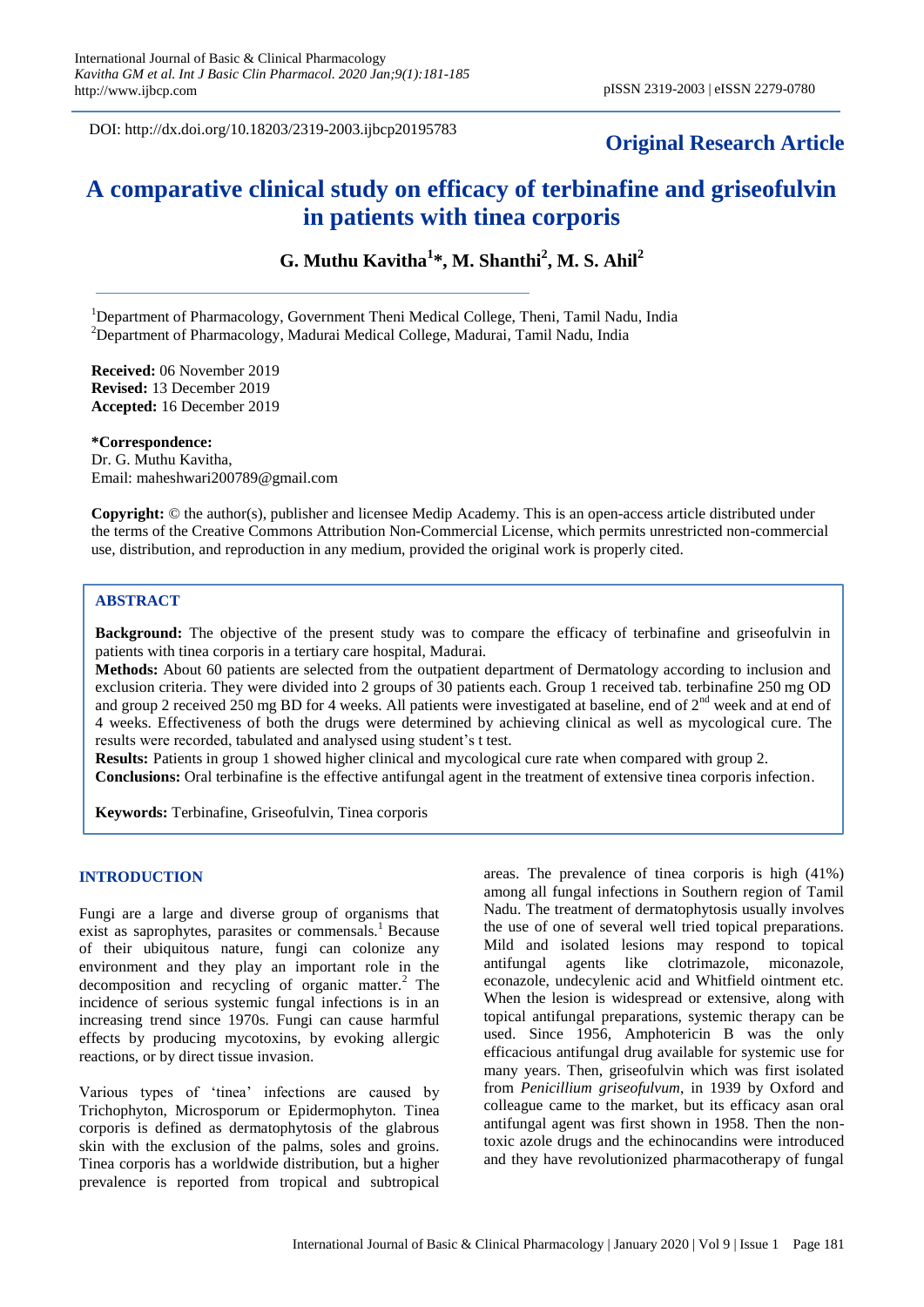infection in the last several decades. They provide more targeted, less toxic therapy than older agents. $3$ 

Newer antifungal agent such as terbinafine is an allylamine derivative. It is highly lipophilic and keratinophilic in nature. It is usually effective against dermatophytes but less effective in *Candida* species. Squalene epoxidase is inhibited by terbinafine that causes fungal cell death (fungicidal).<sup>4</sup> Both topical and oral forms are available for therapeutic purpose. On oral administration, it is rapidly taken up into the stratum corneum. Rapid and long lasting remissions with much lower frequency of relapse in tinea corporis is produced by terbinafine when compared with griseofulvin. Patients with extensive and recurrent tinea corporis, maybe the major source of infection in their society.<sup>5</sup> It is very difficult to eradicate dermatophytosis completely with topical agents alone. So, to prevent the spread of infection, prompt treatment with oral antifungal agents which are more efficacious has to be used. Hence, this study is undertaken to compare the efficacy and safety of terbinafine and griseofulvin in patients with tinea corporis in the tertiary care hospital, Madurai.

## *Objective*

The objective of the present study was to compare the efficacy of terbinafine and griseofulvin in tinea corporis patients in the tertiary care hospital, Madurai.

## **METHODS**

The study was carried out in the Department of Dermatology, Biochemistry, Microbiology Government Rajaji Hospital, Madurai, from April 2014 to March 2015 after obtaining clearance from institutional ethical committee Ref number (6506/E1/5/2014), Government Rajaji Hospital, Madurai. A single center open label prospective comparative clinical study carried out in 60 patients. Group I (30 patients) received oral tab. terbinafine 250 mg/day for 4 week and Group II (30 patients) received oral tab. griseofulvin 10 mg/kg/day for 4 weeks.

## *Inclusion criteria*

Age ranged from 18 to 45 years, both male and female, new patients with fungal infection involving body region (>10 cm in size), patients with potassium hydroxide (KOH) preparation positive for fungal elements on direct microscopy were included in the study.

## *Exclusion criteria*

Patients with negative KOH preparation for fungal elements, patients treated with topical antifungal agents within past 2 weeks, patients treated with systemic antifungal agents within past 30 days, patients with elevated liver enzymes and H/O active liver disease, patients with diabetes mellitus, HIV/AIDS, patients on immunosuppressant drugs, patients taking oral corticosteroids, pregnant and lactating women, children, patients with history of hypersensitivity to any other drugs were excluded from the study.

After selecting the patient, a detailed clinical record was prepared including age, sex, address, occupation, family history, duration of the disease, size and extent of lesion, history of pervious drug intake. An enquiry about associated co morbidities like diabetes mellitus HIV/AIDS, malignancies, and immunosuppressive therapy were recorded.

Then all the patients were subjected for local and systemic examinations in detail. After that, all patients were tested for necessary investigations which include complete hemogram, liver function test, renal function test and fungal test-KOH mount. Diagnosis was based on clinical features, KOH preparation on direct microscopy, and culture on Sabouraud's agar.

## *Follow up and evaluation*

Patients were followed at the end of every week. Skin scrapings were taken for mycology at baseline and at the end of 2nd and 4th weeks. The efficacy of the drugs were assessed by clinical cure, mycological cure. <sup>6</sup>Every week all the patients in both the groups were examined for mycological cure microscopic examination of KOH mount of the scrapings. The clinical cure was assessed by clinical response rates. <sup>6</sup> The three target symptoms assessed were scaling, erythema and pruritus.

The total clinical evaluation was rated as,

- A: Healed (absence of signs and symptoms),
- B: Markedly improved (>50% clinical improvement)
- C: Considerable residual lesions (<50% clinical improvement),
- D: No change,
- E: Worse.

## *Statistical method*

Data analysis was done with the help of computer by using SPSS software and Sigma Stat 3.5 version (2012). Using this software, percentage, mean, standard deviation and 'p' value were calculated through Student's 't' test for all the parameters. P value of  $< 0.05$  was taken as significant.

## **RESULTS**

The mean fungal size 2 weeks after treatment in griseofulvin group was 90.33 cm whereas in terbinafine group it was only 34.47 indicating greater reduction which was statistically highly significant (p<0.0000001). In same way, terbinafine again showed greater reduction in fungal size when compared to griseofulvin 4 weeks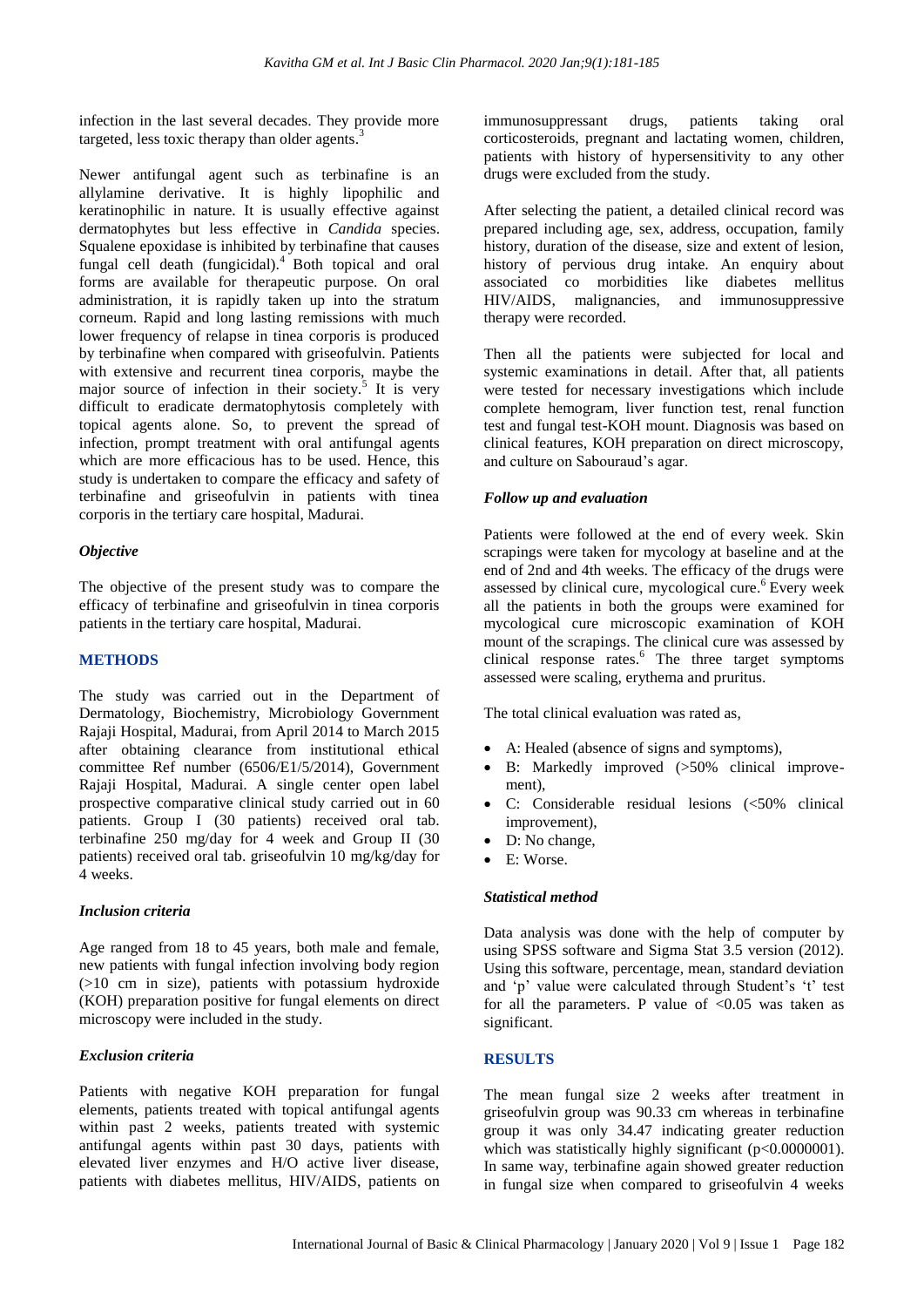after treatment which was also statistically significant (p<0.00002) (Table 1).

**Table 1: Distribution of mean size of fungal lesion in terbinafine and griseofulvin.**

|                            | <b>Group 1</b>           |           | Group 2     |           |                | <b>Degr</b>          |             |                   | $%$ of         |
|----------------------------|--------------------------|-----------|-------------|-----------|----------------|----------------------|-------------|-------------------|----------------|
|                            | Mean fungal<br>size (mm) | <b>SD</b> | <b>Mean</b> | <b>SD</b> | <b>T</b> value | ee of<br>freed<br>om | P value     | Signif-<br>icance | reduc-<br>tion |
| <b>Baseline</b>            | 137.8                    | 26.13     | 142.63      | 20.44     | $-0.792$       | 58                   | 0.428       | NS                | 3.38           |
| 2 weeks after<br>treatment | 34.47                    | 12.34     | 90.33       | 21.75     | $-12.235$      | 58                   | < 0.0000001 | Sig               | 61.84          |
| 4 weeks after<br>treatment | 1.9                      | 0.845     | 17.2        | 18.22     | $-4.59$        | 58                   | < 0.00002   | Sig               | 88.96          |

## *Mycological cure rate*

In group 1, out of 30 patients, 10 showed negative KOH wet mount examination at the end of 2<sup>nd</sup> week and the remaining 20 were also became negative for KOH wet mount examination at the end of  $4<sup>th</sup>$  week which reflects the high efficacy of terbinafine on tinea corpor is infection when compared to griseofulvin (Table 2). KOH wet mount of Group1 and Group 2.



#### **Figure 1: Fungal size percentage of reduction.**

#### **Table 2: Mycological cure rate.**

| <b>KOH</b>       | Group 1 | Group 2 |
|------------------|---------|---------|
| <b>Base line</b> |         |         |
| 2nd week         |         | 30      |
| 4th week         |         |         |

Group 1 showed increased cure rate score compared to group 2 (Table 3).

#### **Table 3: Clinical cure rate.**

| <b>Score</b> | <b>Description</b>  | Group 1 | $\sim$ Group 2. |
|--------------|---------------------|---------|-----------------|
|              | Healed              | 28      | 15              |
| B            | $>50\%$ improvement |         |                 |
|              | $<50\%$ improvement |         |                 |
|              | No change           |         |                 |
|              | Worse               |         |                 |

#### **DISCUSSION**

Superficial fungal infections caused by dermatophytes are clinically classified on the basis of the location of the lesions on the body. In tropical and sub-tropical countries including India, tinea infection is one of the important public health problem where the growth of fungi is promoted by heat and moisture. <sup>7</sup>Since most of the tinea infections seen in body, face and limbs are acquired from the zoophilic species, the persons who are in close contact with animals such as cattles, cats and dogs are also more prone to develop dermatophytosis. This pattern is also observed in this study.

Health education to create awareness is one of the essential tool in the prevention of dermatophytosis. Regarding treatment of patients with tinea corporis infection, topical therapy is preferable when smaller areas are affected. Extensive lesions due to anthropophilic dermatophyte species, invasive lesions, relapse/recurrence of the tinea infection, chronic dry manifestations of tinea corporis caused by *T. rubrum* needs systemic therapy.<sup>8</sup> Oral griseofulvin and ketoconazole have been used to treat extensive lesions for many years. But due to the development of side effects like hepatotoxicity and androgen abnormalities the use of ketoconazole is restricted nowadays.

The first orally active, systemic antifungal agent used in the treatment of dermatophytosis was griseofulvin. It is only fungistatic. The bioavailability of griseofulvin is poor. It should be taken with high-fat meals and as ultrafine crystalline preparations to enhance adequate absorption from the gastrointestinal tract. Griseofulvin induces hepatic cytochrome P450 activity. The rate of metabolism of a number of drugs is increased by griseofulvin. Relapses are more common with griseofulvin. Multiple doses should be taken daily. Treatment should be continued until the disappearance of the fungal lesion. One third of patients do not respond to treatment with griseofulvin due to the development of resistant mutants. <sup>9</sup> The overall compliance of the patient will be less.

Terbinafine is a fungicidal agent active against most of the dermatophytes. Single daily dose of 250 mg for 2-4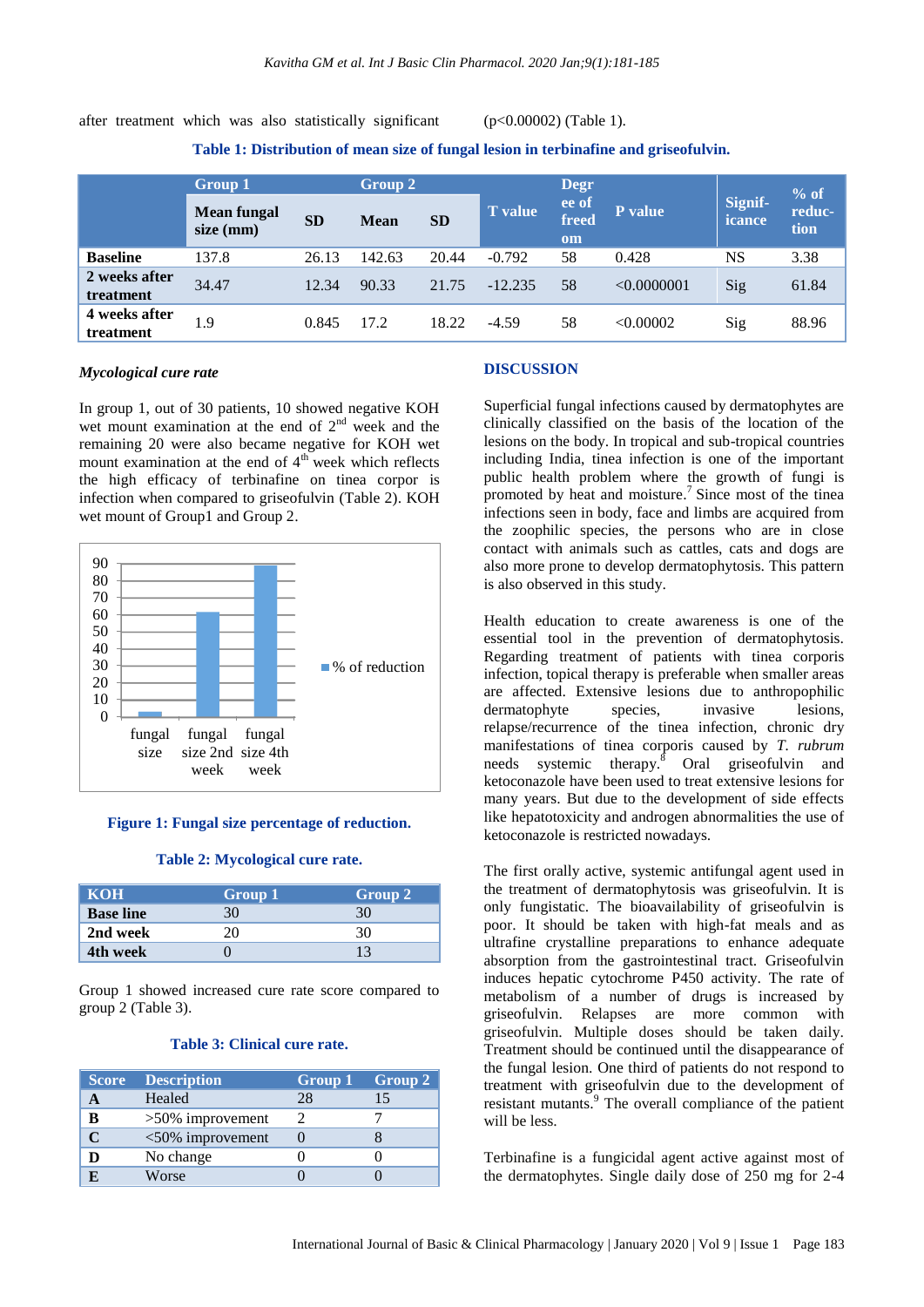weeks is highly curative and obtained high compliance among all the patients when compared with multiple doses of griseofulvin. Food does not cause any change in absorption. The relapse/recurrence are very much minimal with this drug when compared with other agents. There are no serious drug interactions.

Our present study has observed that out of 60 patients diagnosed for dermatophytosis, 23 (38.3%) were male and 37 (61.6%) were female with M: F ratio of 0.62:1. We have also observed that 88% of tinea corporis occurred during the age of 26 to 45.

In our present study, the most common causative organism isolated after culture report was *T. rubrum*, 34 cases (56.6%) followed by *T. mentagrophyte*, 14 cases (23.3%) *T. tonsurans*, 8 cases (13.3%), *M. canis*, 4 cases (6.6%) and. In a study conducted by Venkatesan et al, the major causative organism isolated was *T. rubrum* (69.6%), followed by *T. mentagrophyte* (28.2%) and *M. gypseum* (2.2%) from tinea corporis patients.<sup>10</sup> The mean clinical score based on signs and symptoms at baseline in terbinafine group was 2.6 and in griseofulvin group was 2.64. There was significant reduction in the clinical score at the end of 4th week in terbinafine group (0.1) when compared to griseofulvin group (0.9). The clinical response rate of Group 1 at 4th week was 93.3% whereas, of Group 2 was 50%.

The mycological cure in terbinafine treated patients in group1 was 100% and griseofulvin treated patients in Group 2 was 66.6% at the end of 4th week in the study population. This is comparable with the study conducted by Voravutinon.<sup>11</sup> The reduction in size of the fungal lesion was 88.2% in Group 1 patients when compared with Group 2 where it was 65.3%.

In the present study, terbinafine has high efficacy rate in curing extensive tinea corporis with clinical cure rate of 93.3% and mycological cure rate of 100%. On follow up, there was no relapse found in Group 1 (terbinafine) patients. In Group 2 (griseofulvin), the clinical cure rate is 50%, and the mycological cure rate is 56.6%.

Terbinafine is most commonly used in the treatment of dermatophytosis nowadays. It requires shorter duration of therapy and is more effective than griseofulvin.<sup>12</sup> Patient's compliance is also good with terbinafine due to a short duration of therapy such as 2 to 4 weeks. This is very much useful in the management of chronic and recurrent infections and also in source reduction on community basis.

Though the cost of terbinafine is more than griseofulvin, due to short duration of therapy, better compliance and 100% mycological cure, we can reduce reinfection and also the spread of disease. $13$  So, the overall burden of the disease will be less when compared with griseofulvin.

Hence, from this study we can infer that terbinafine seems to be more effective than griseofulvin as it provides better clinical as well as mycological cure within a short period and with no relapse in patients with tinea corporis.

## **CONCLUSION**

When compared with griseofulvin, oral terbinafine provides clinical as well as mycological cure with short course of treatment. And there is no evidence of relapse in the treatment of tinea corporis infection. Since the present study involved a small sample size with one particular tinea infection for a short duration, further more studies are needed with large samples at multicentric levels for long duration in all the variety of tinea infections.

## **ACKNOWLEDGEMENTS**

I am greatly indebted to, Dr. R. Parameswari M.D., Director and Professor Institute of Pharmacology, Madurai medical college, Madurai for her remarkable guidance, encouragement and selfless support which enabled me to pursue the work with perseverance**.** I am extremely thankful to my guide for her valuable suggestions and critical review at every stage for the successful completion of this study. I record my sincere and heartfelt thanks to Assistant Professor of Pharmacology, Madurai Medical College, Madurai for her untiring support, continuous suggestions and enduring encouragement throughout the study**.**

*Funding: No funding sources Conflict of interest: None declared Ethical approval: The study was approved by the Institutional Ethics Committee*

## **REFERENCES**

- 1. Kanwar AJ, Dipankar De. Superficial Fungal Infections. In: Valia RG, Valia AR, eds. Textbook of Dermatology, 3rd ed. Mumbai: Bhalani Publishing House; 2008: 252-290.
- 2. Hay RJ. Ashbee HR. Mycology. In: Burns T, Breathnach S, Cox N, Griffiths C, eds. Rook's Textbook of Dermatology. 8th ed. London: Wiley-Blackwell Publication; 2011;2(36):18-50.
- 3. Bennett JE. Antifungal agents. In: Brunton LL, Chabner BA, Knollmann BC, eds. Goodman and Gilman's The Pharmacological basis of therapeutics. 12th ed. New York: McGraw Hill; 2011: 1571-1592.
- 4. Rang HP, Dale MM, Ritter JM, Flower RJ, Henderson G. Antifungal agents. Rang and Dale's Pharmacology. 7th ed. Toronto: Elsevier; 2012: 649- 653.
- 5. MacDonald E, Head ES. Introduction to fungal infections. In: Demis DJ, ed. Clinical dermatology. Philadelphia: JB Lippincott; 1989: section 17.1.